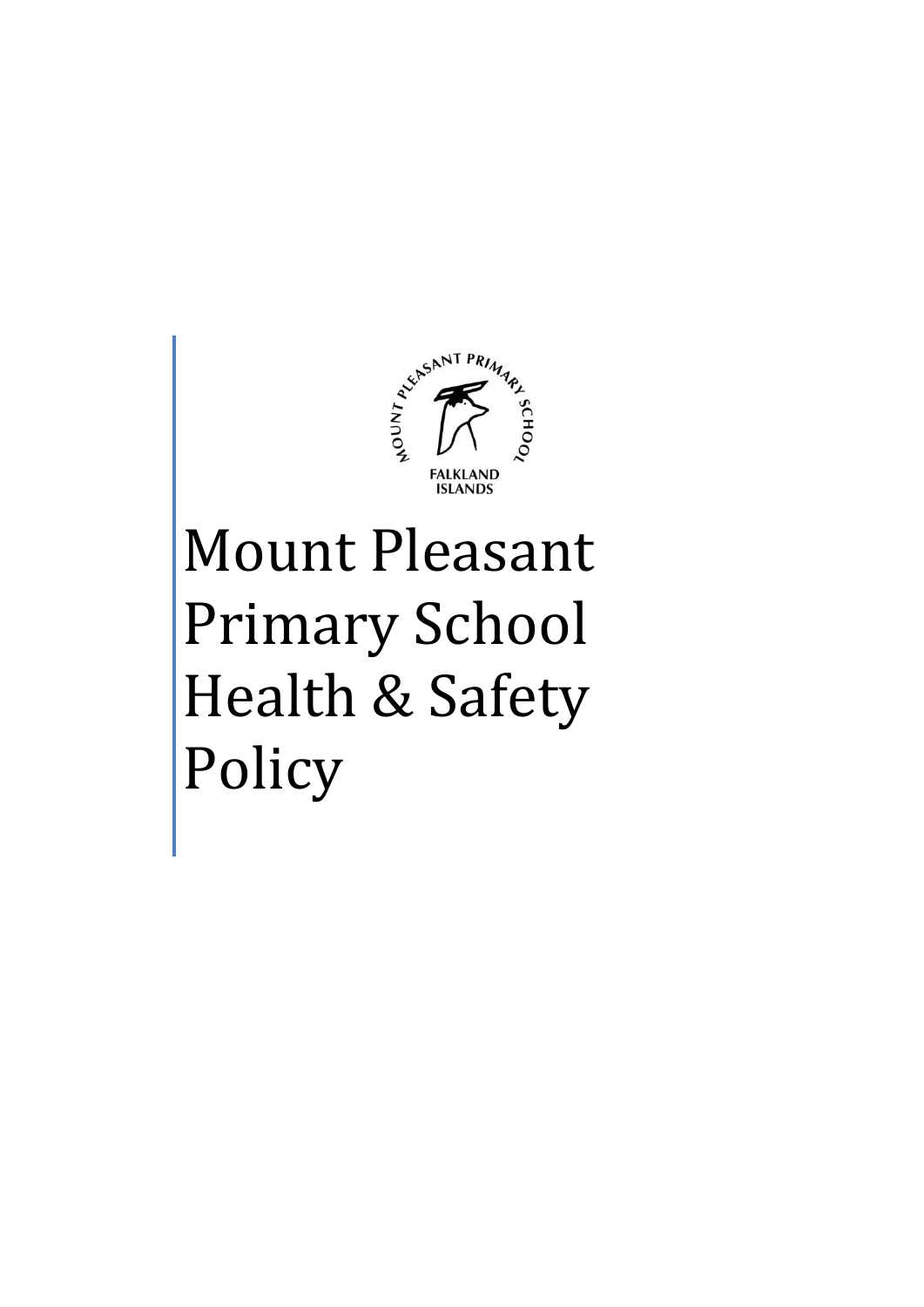## Table of Contents

| Topic                                  | Page Number |
|----------------------------------------|-------------|
| <b>General Statement of Policy</b>     | 2           |
| The Safety Organisation                | 3           |
| The Management of Health & Safety      | 6           |
| <b>General Arrangements</b>            | 6           |
| <b>Accident Reporting Procedures</b>   | 7           |
| <b>First Aid Procedures</b>            | 9           |
| <b>Building &amp; Site Maintenance</b> | 9           |
| Maintenance & Testing of Equipment     | 9           |
| Fire Safety & Emergencies              | 10          |
| Security                               | 10          |
| <b>Risk Assessment</b>                 | 10          |
| <b>Manual Handling</b>                 | 14          |
| Working at Height                      | 14          |
| Slips & Trips                          | 15          |
| Display Screen Equipment               | 15          |
| Machinery & Work Equipment             | 15          |
| <b>Educational Visits</b>              | 15          |
| Play Equipment                         | 16          |
| Information & Training                 | 16          |
| Personal Protective Equipment          | 16          |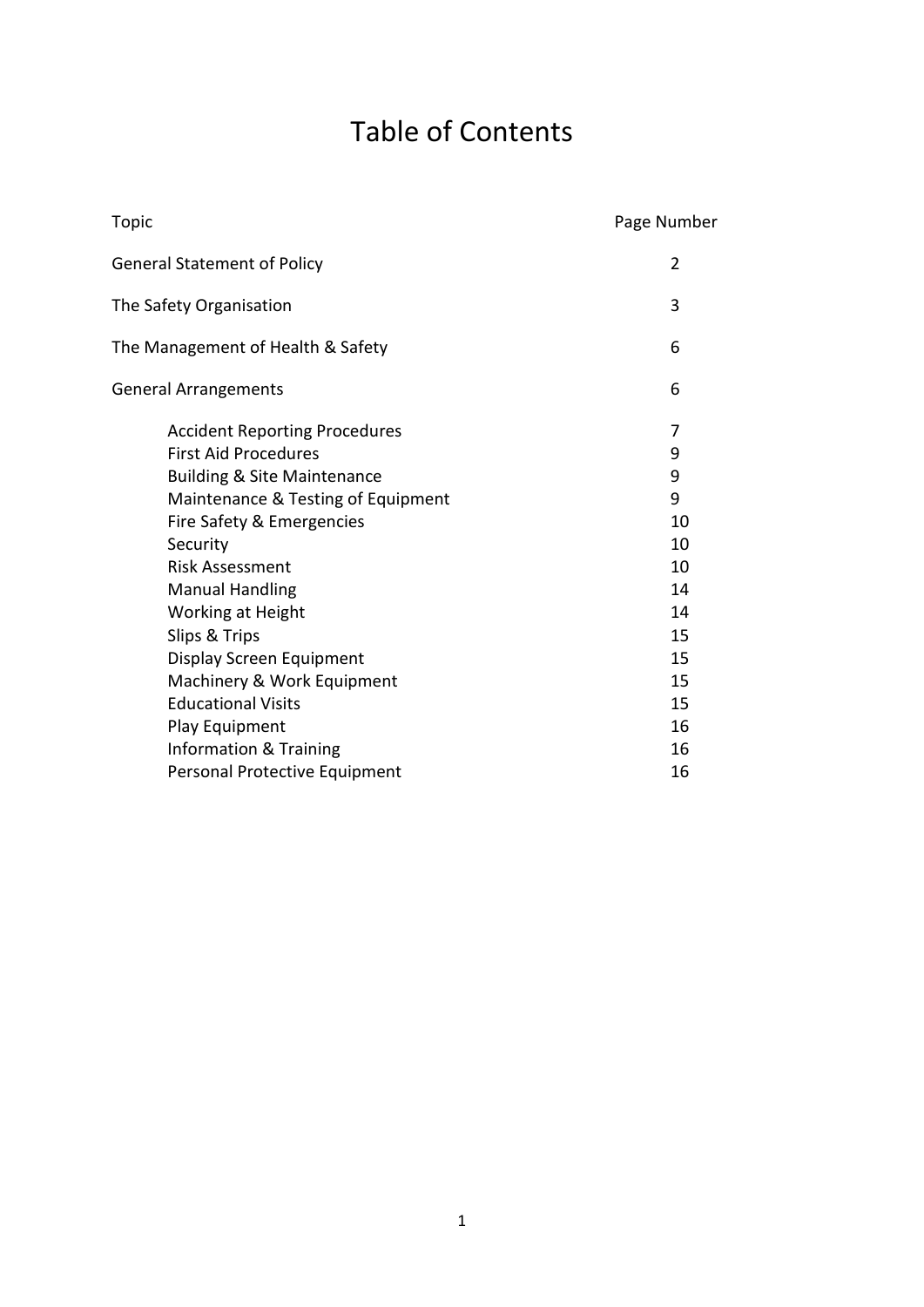### General Statement of Policy

In Partnership with SCE, the Head Teacher recognises his responsibility to provide a safe and healthy environment for teaching and non-teaching staff, students, contractors and other visitors to the premises and will take all reasonably practicable steps within his power to fulfil this responsibility. This does not detract from the responsibility of all individual school users to help to maintain a safe and heathy working environment.

Such matters include:

- A safe place of work and a safe working environment
- Safe equipment
- Safe systems of work
- Safe access to and egress from places of work
- The assessment of all significant risks associated with work processes, and the adoption of appropriate precautions
- The provision of adequate information, instruction, training and supervision
- Adequate consultation with staff on all matters relating to health and safety, and fostering of a positive safety culture in the school
- Keeping abreast of legislation by obtaining advice from HQ SCE and through persons competent in health and safety matters
- A written system of safety management which includes:
	- o The identification of needs and objectives, in order of priority
	- o The allocation of appropriate funds
	- o The integration of health and safety planning within the school SHEF Management Plan
	- o The regular monitoring of progress, and of safety performance to be used in the planning process
	- o An annual review of the safety policy
	- o The inclusion of health and safety on the agenda of Head Teacher SHEF meetings, at least quarterly.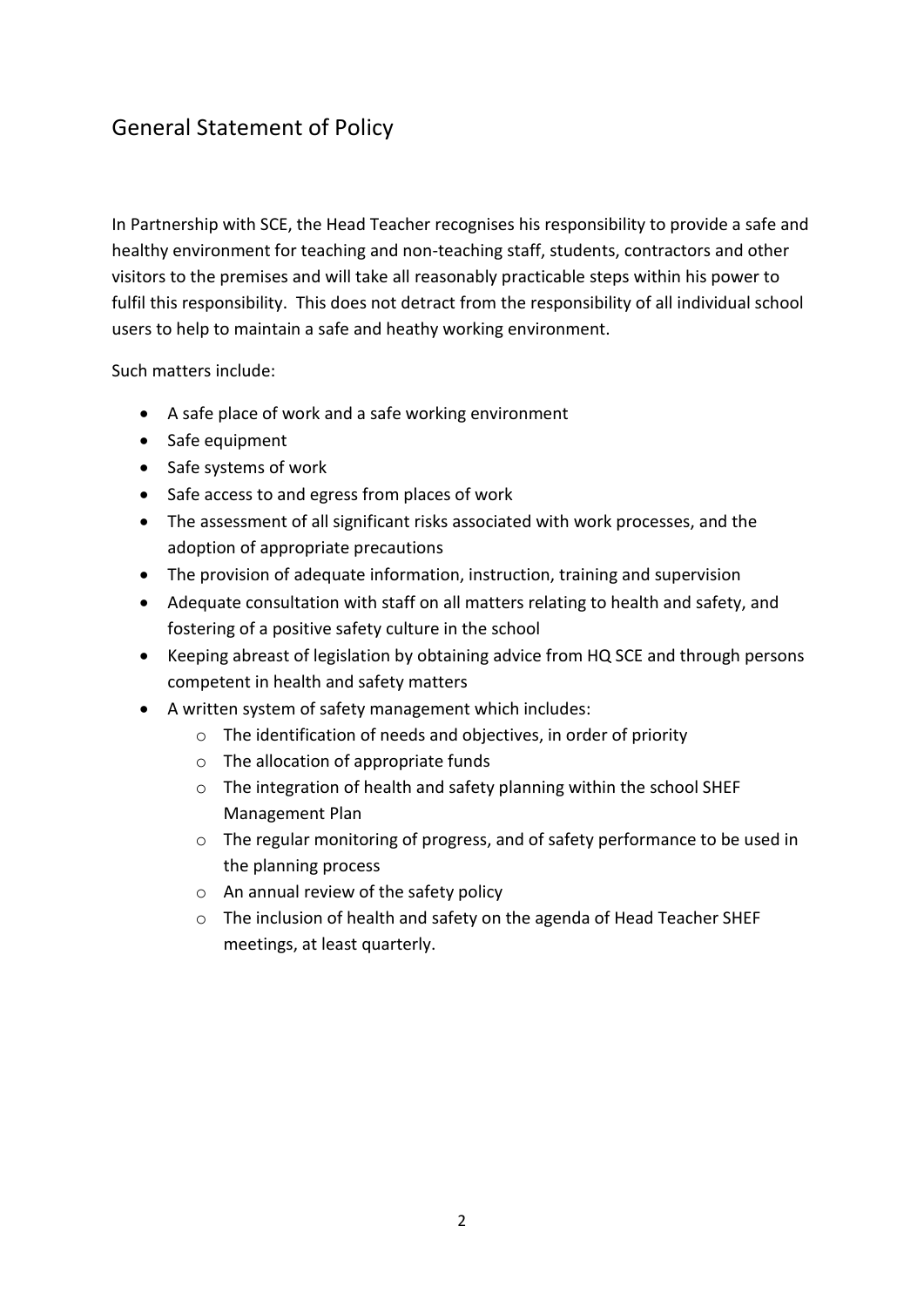#### The Safety Organisation

| <b>Title</b>                               | Name                                      |
|--------------------------------------------|-------------------------------------------|
| Head teacher                               | <b>Gary Margerison</b>                    |
| <b>School Safety Coordinator</b>           | <b>School Business Manager</b>            |
| Subject Coordinators (and areas of         | All teaching staff                        |
| responsibility, if not obvious)            |                                           |
| Coordinator - COSHH                        | <b>School Business Manager</b>            |
| Coordinator - Manual Handling              | <b>School Business Manager</b>            |
| Coordinator - Fire & Emergency             | <b>School Business Manager</b>            |
| Coordinator - First Aid                    | <b>School Business Manager</b>            |
| <b>Educational Visit Coordinator (EVC)</b> | <b>Gary Margerison</b>                    |
| Membership of the Safety Management        | Gary Margerison & School Business Manager |
| Team                                       |                                           |

#### **Head Teacher**

The Head teacher is responsible to HQ SCE for all matters concerning the safe conduct of staff and students in the school and all its related activities.

The Head teacher is required to:

- Establish a structured system of safety management, in accordance with SCE guidance and the SCE Safety Policy, comprising:
	- o The identification of safety requirements and objectives
	- o The clear identification of priorities
	- o The incorporation of safety requirements and future objectives in the development and budget planning of the school, and where appropriate, inclusion in the school SHEF Management Plan
	- o The regular monitoring and review of safety performance, progress and future needs so that this information is fed back into the planning process
	- o Implement a system for protecting all persons on the premises, or involved in school activities, from risks which are reasonably foreseeable
	- o Coordinate any necessary safety arrangements with any contractors working on the site
	- $\circ$  Implement such procedures as are necessary to comply with all legislation concerning health and safety, in accordance with SCE guidance
	- o Provide regular reports on significant issues and general progress to HQ SCE
	- o Foster the growth of a positive safety culture, in which all the staff share the aim of continuous improvement in health and safety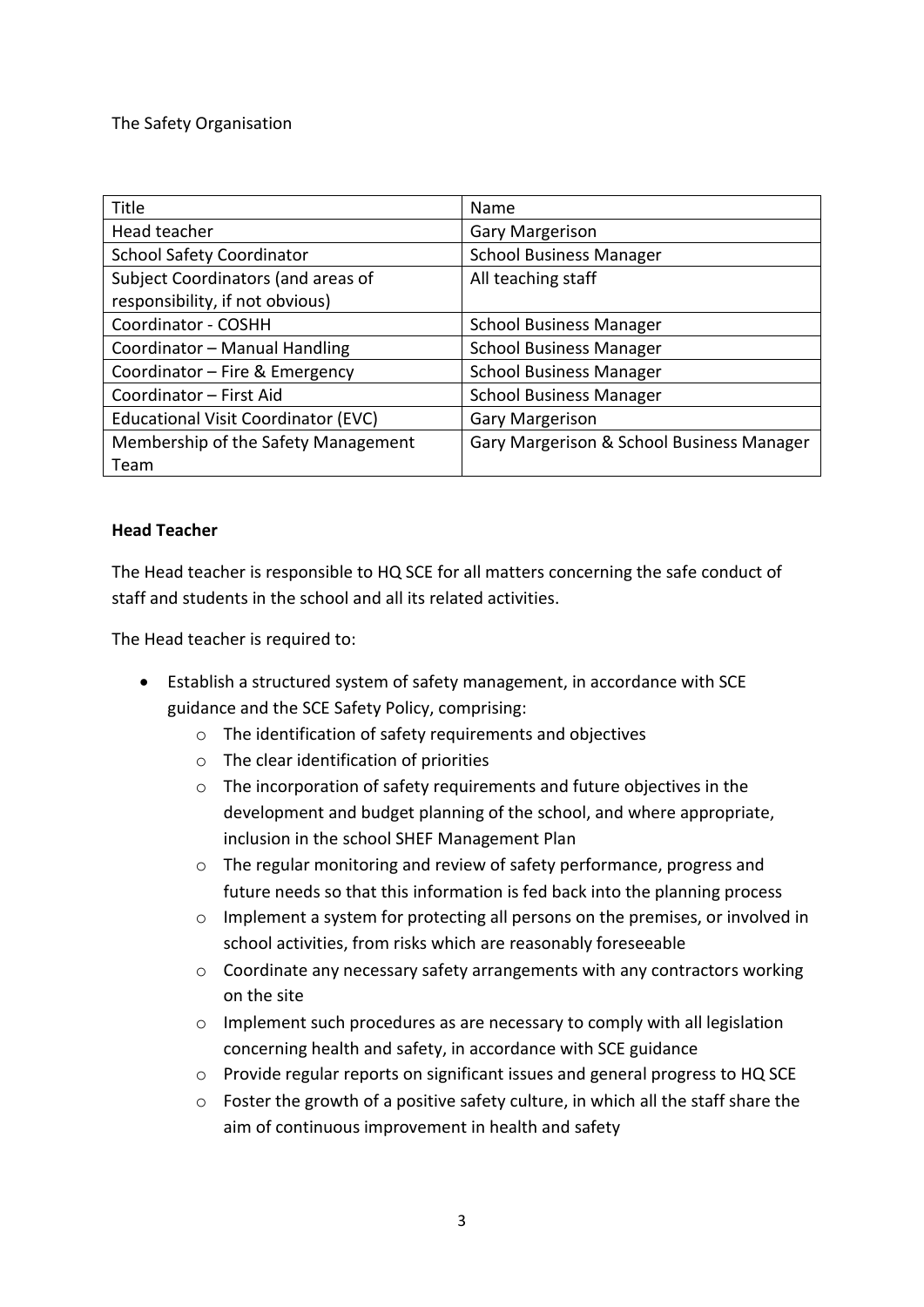#### **Class Teachers**

Each teacher is responsible to the Head teacher for the safe management of the Key Stage, in accordance with SCE guidance and the SCE Safety Policy, and for implementing all school procedures relating to health and safety.

The teacher will identify and clearly prioritise both the immediate and long term requirements of the Key Stage, with regard to health and safety, and provide this information to the Head teacher so that it may be included in the normal budget planning arrangements.

Teachers will make appropriate arrangements for the periodic monitoring of safety standards, arrangements, and progress towards identified objectives. He/she will report the results to the Head teacher, for incorporation in the regular review of safety matters and inclusion, where appropriate, in the School SHEF Management Plan and/or budget planning.

The Key Stage Head will assist in the fostering of a positive safety culture within their department.

#### **Sodexo Manager**

The Head teacher and Sodexo Manager will liaise so as to coordinate any necessary safety arrangements which relate to each other's staff, and in relevant matters related to the management of the building in general.

#### **All staff**

Section 7 of the Health and Safety at Work Act places duties on all staff to take reasonable care for the health and safety of themselves and of other persons who may be affected by their acts or omissions at work and to cooperate with the employer and his representatives so far as is necessary in order for the employer to fulfil and of the relevant statutory provisions.

Section 8 of the Health and Safety at Work Act makes reckless interference with or misuse of anything provided in the interest of health, safety or welfare an offence.

Health and safety legislation requires all staff to:

- Use all materials, machinery and equipment etc. in accordance with the information, instruction and training which they have received
- Report immediately to their line manager any defects in the equipment etc.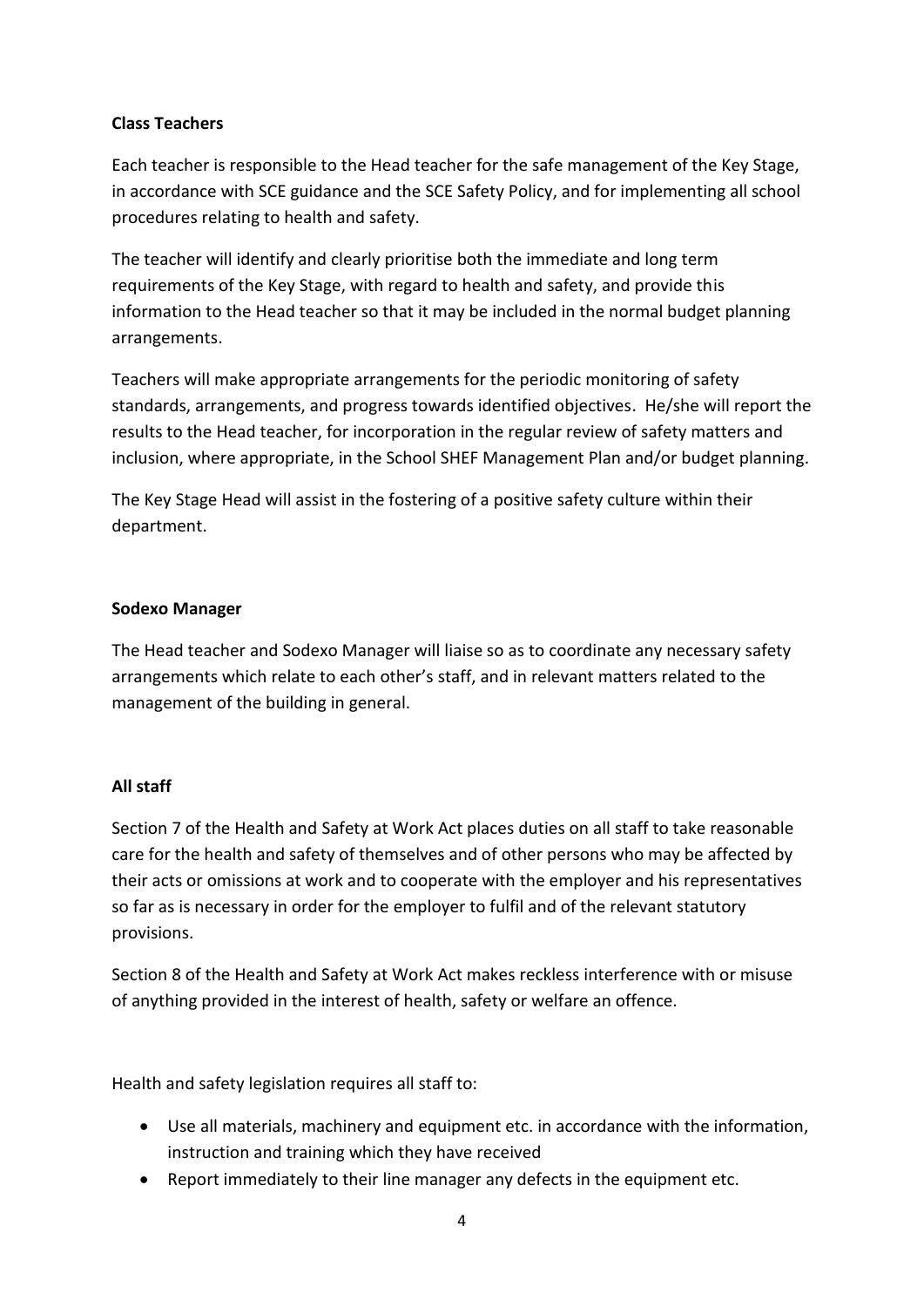- Report immediately to their line manager any serious and immediate danger to health and safety
- Report to their line manager any matter which they, taking into account their instruction and training, would reasonably consider represented a shortcoming in the protective arrangements for health and safety (it is sufficient to report a given matter only once, and not to have to repeat it).

All members of staff are responsible for:

- Observing all instructions on health and safety issued by the Executive Director of Children's Services, Head teacher or any other person delegated to be responsible for a relevant aspect of safety
- Observing all safety rules relating to the use of specific machinery
- Reporting all accidents to Safety Coordinator or Head teacher, and ensuring that an accident report form is completed
- Reporting all potential hazards to health and safety to the Head teacher or School Safety Coordinator.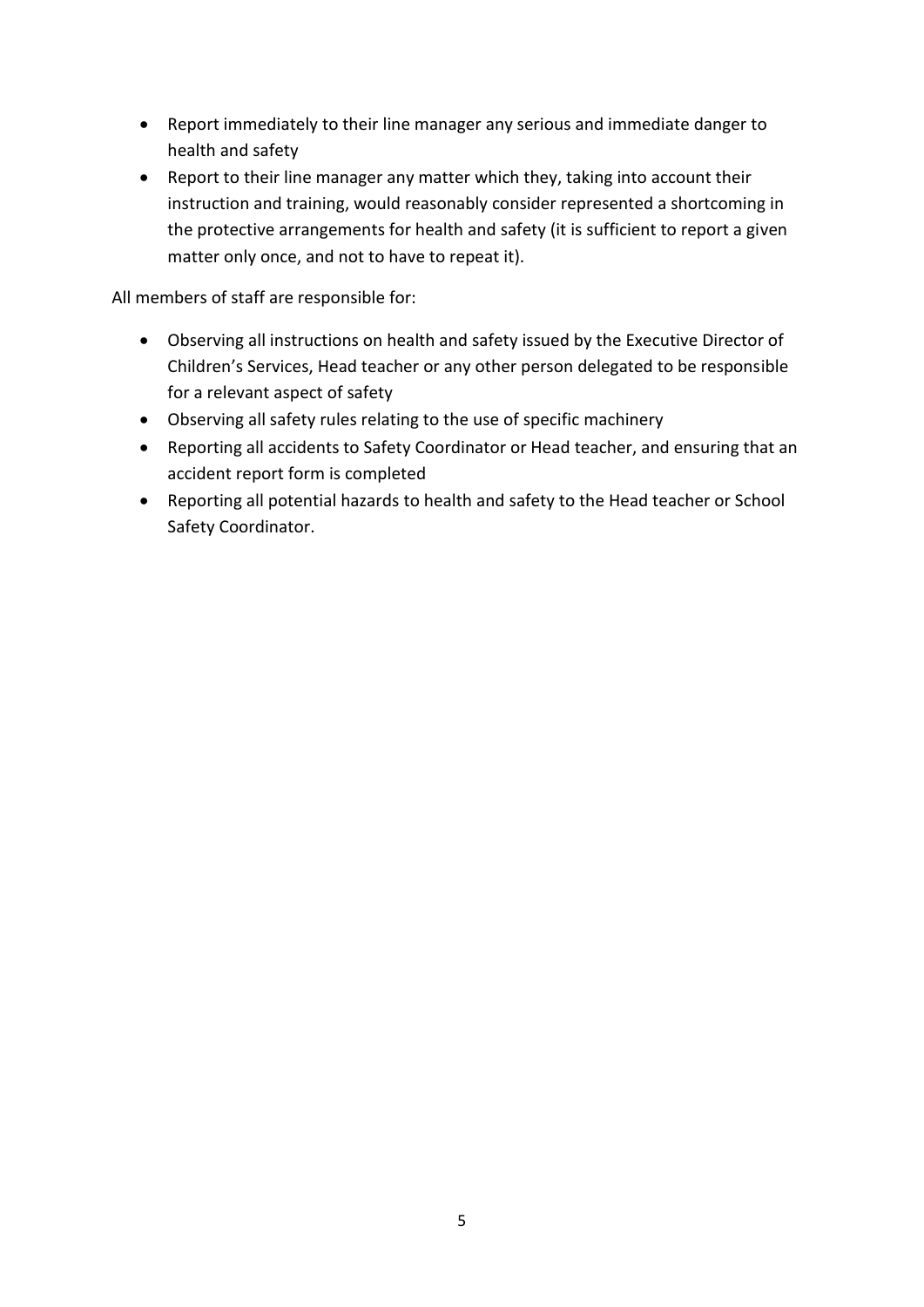## The Management of Health and Safety

The Management of Health and Safety at Work Regulations require that a thorough and modern system of safety management is adopted as described in the SCE Safety Policy.

#### General Arrangements

#### **Meetings of the Safety Management Team**

Purpose of meetings:

- To direct and coordinate the necessary planning for Health and Safety, and to draft the Schools Safety Policy
- To review, prioritise and direct the safety initiatives arising from:
	- o Plans submitted by departments and/or coordinators
	- o Reports concerning safety inspections, accident reports and other means of monitoring performance
	- o New information or guidance received from HQ SCE or enforcing authorities
- To audit all parts of the safety management system on an ongoing basis

#### **Frequency of Meetings**

Safety management meetings are conducted, often as part of a Professional Development Meeting. Additional meetings are conducted on a need led basis.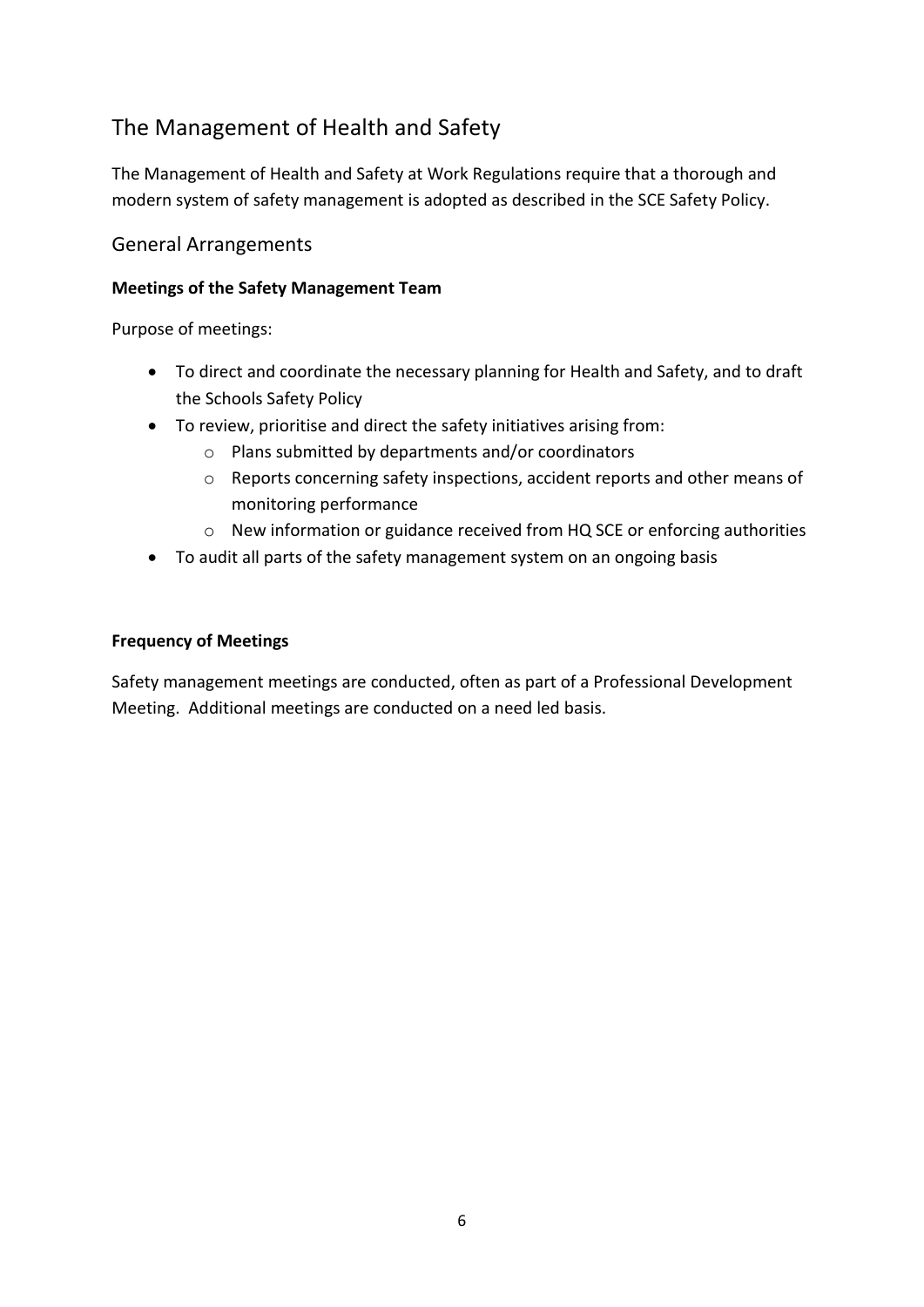#### **Accident reporting procedures**

It is a legal requirement that every workplace must have an efficient and formal means of reporting and recording accidents.

Within SCE the recording and reporting procedures are as follows:

- 1. Pupils suffering minor injuries following an incident are to have the details recorded through the schools in-house accident reporting format. Parents will be informed.
- 2. If the following applies;
	- 1. Pupils require external medical assistance (whether at the time of the incident of after school hours but relating to an incident in school)
	- 2. Staff injured at work (but require less than 3 days away from the workplace)

Parents must be notified immediately in the case of a pupil.

#### **The incident must be recorded and reported by filling in the relevant details on the MOD Accident Reporting Form 510.**

This can either be done by the injured party, if an adult, or by somebody else on their behalf. The Accident Report Form must be filled in electronically and then sent to the Lead SHEF Advisor as an attachment to an email [\(SCE-SupSvcs-SHEFAdv@mod.uk\)](mailto:SCE-SupSvcs-SHEFAdv@mod.uk) as soon as possible after the incident an investigation should take place (see leaflet 20, 20a and 20b SCE SHEF Manual).

- 3. In all other circumstances;
	- 3. A pupil is admitted to hospital following an incident occurring in school or school activities
	- 4. A member of staff required more than 3 days away from the workplace
	- 5. All incidents involving contractors or visitors

The reporting and recording must be completed as in (B) above but in addition the Lead SHEF Advisor must be informed by telephone within an hour.

4. Near Misses:

Near misses are to be reported and kept with in-house accident records.

5. Dangerous Occurrences:

Dangerous occurrences are to be reported as follows:

#### **The incident must be recorded and reported by filling in the relevant details on the MOD Accident Reporting Form 510.**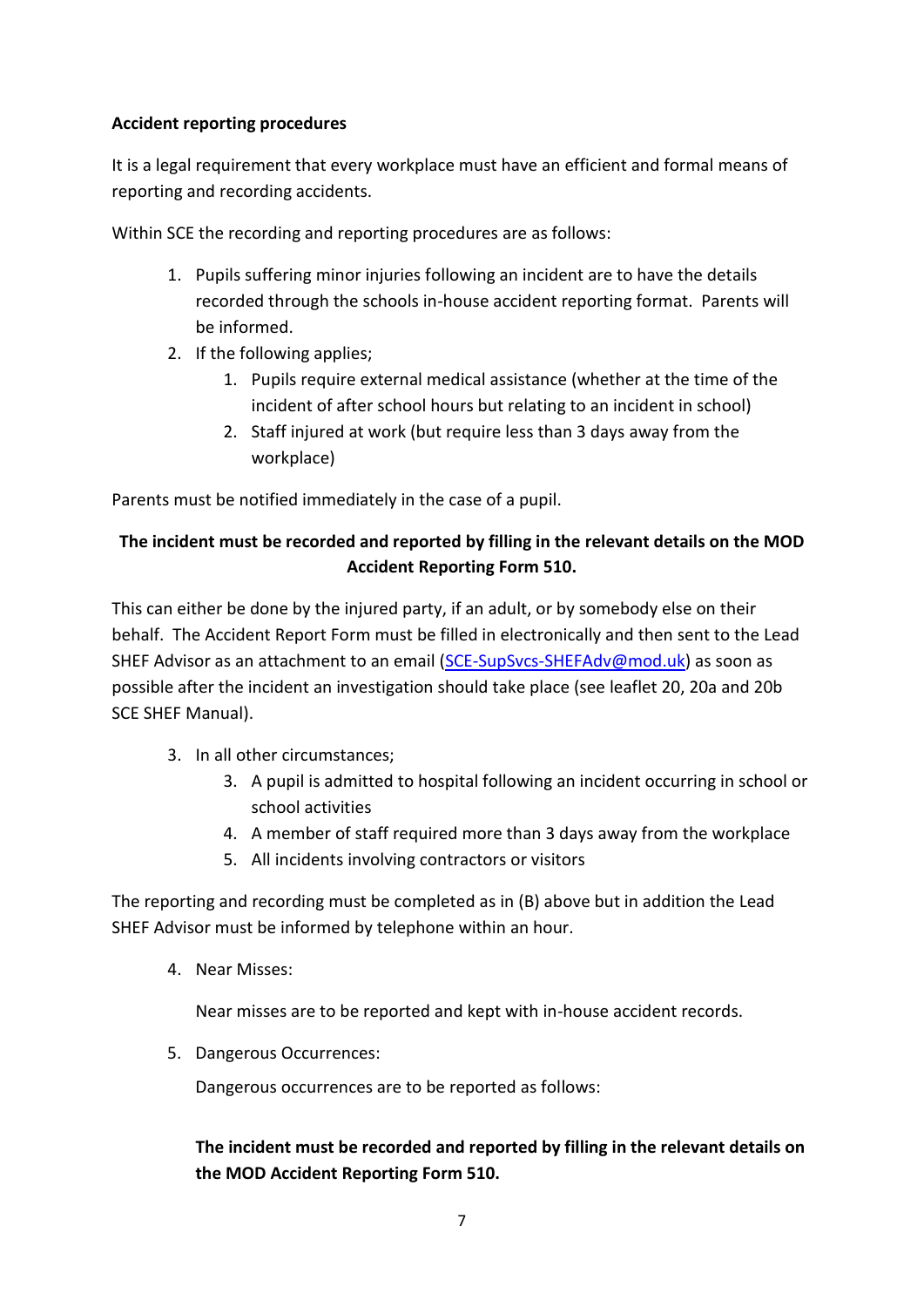The Accident Report Form must be filled in electronically and then sent to the Lead SHEF Advisor as an attachment to an email [\(SCE-SupSvcs-](mailto:SCE-SupSvcs-SHEFAdv@mod.uk)[SHEFAdv@mod.uk\)](mailto:SCE-SupSvcs-SHEFAdv@mod.uk) as soon as possible after the incident, an investigation should take place (see leaflet 20, 20a and 20b SCE SHEF Manual).

- 6. Definitions
- Accident: Any injury or occupational disease to a person or which caused/had the potential to cause a RIDDOR dangerous occurrence.

Incident:

- 1. An event which causes loss or damage to property, plant or equipment due to a shortfall in safety measures
- 2. An intervention or enforcement notice from an internal or external regulatory body
- 3. Contamination of an individual or workplace by an article contaminated with chemical, biological or radioactive (CBR) material.
- 4. A CBR contaminated article being lost from institutional control
- Near miss: An event that, while not causing hard, has the potential to cause injury, damage or ill health but which was avoided by circumstance or through timely intervention.

Contact details for advice and the reporting of accidents are:

Lead SHEF Advisor: **HQ SCE**

SHEF Advisor: HQ Service Children's Education Portacabin 6 Trenchard Lines Upavon **Wilts** SN9 6BE

> TEL: 0044 1980 615853 Email: [SCE-SupSvcs-SHEFAdv@mod.uk](mailto:SCE-SupSvcs-SHEFAdv@mod.uk)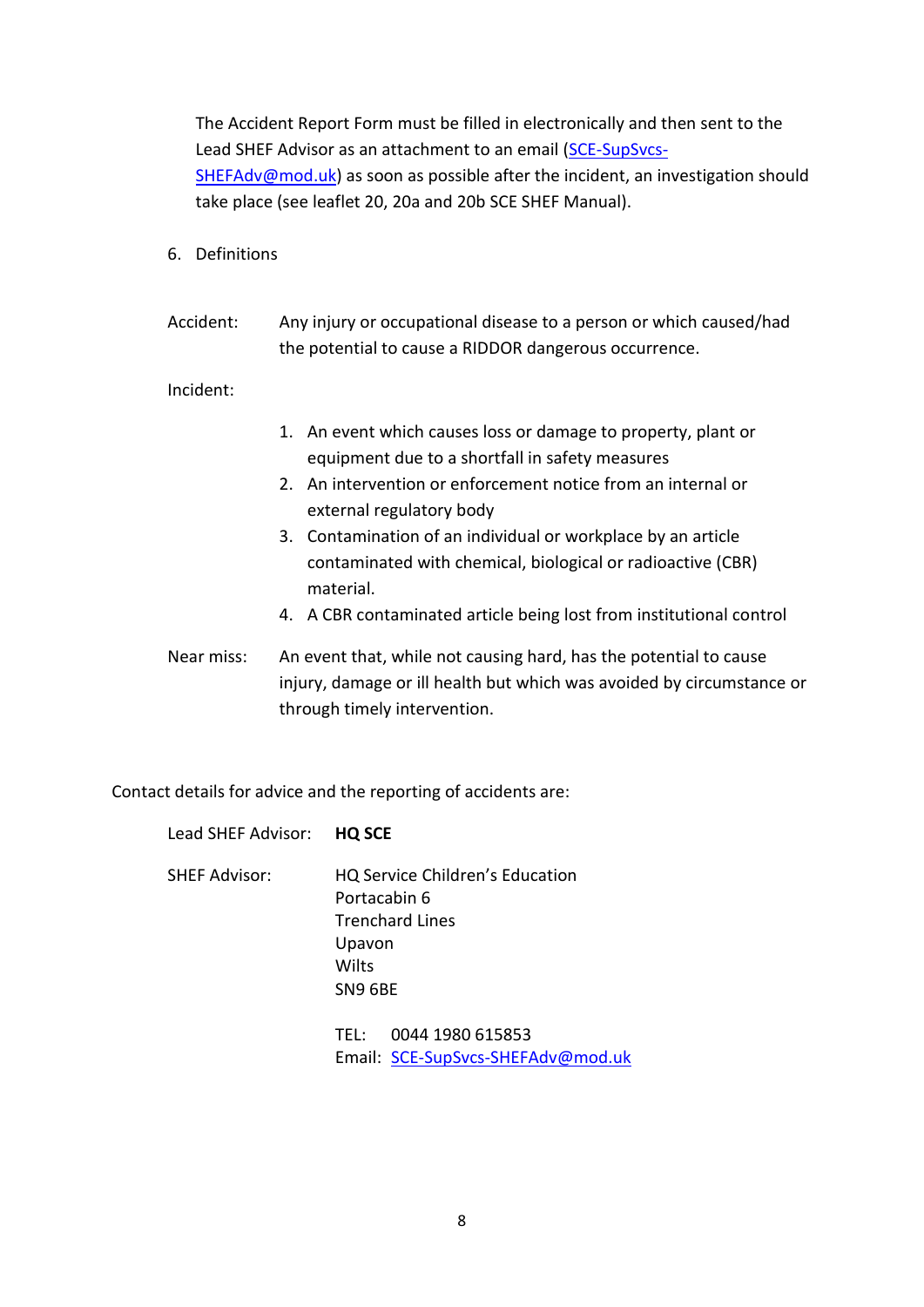#### **First Aid Procedures**

The requirement for first aid provision for employees is laid down in the Health and Safety (First-Aid) Regulations 1981. The general responsibility for taking reasonable care of pupils is enshrined in common law under the *in loco parentis doctrine*.

All medical issues should be directed to the school office. The office staff are qualified in First Aid at Work, most staff in school are also Paediatric First Aid qualified and ideally children should be sent to the office with an adult. If this is not possible, the child should be accompanied by a minimum of 2 other children.

If a child has an accident and is not moving, the child must not be moved. Assistance should be sent form from the school office.

If the medical issue cannot be resolved by the First Aid staff in school then Emergency Services should be contacted. Parents should be contacted immediately .

At the morning break and lunchtime, whilst using the main playground children who require medical attention should be taken to the entrance hall. All children must be accompanied by an adult member of staff who will record details of the accident/illness in the School Accident log book.

Any instance of head collision must be reported to the parent. Accidents/illness of a more significant nature should also be reported to parents.

Children who are sick or have diarrhoea should be sent home immediately.

#### **Building and Site Maintenance**

This is the responsibility of the School Business Manager in conjunction with the Head teacher.

#### **Maintenance and Testing of Equipment**

RCD testing will also be carried out and the results recorded. These arrangements are established through InterServe.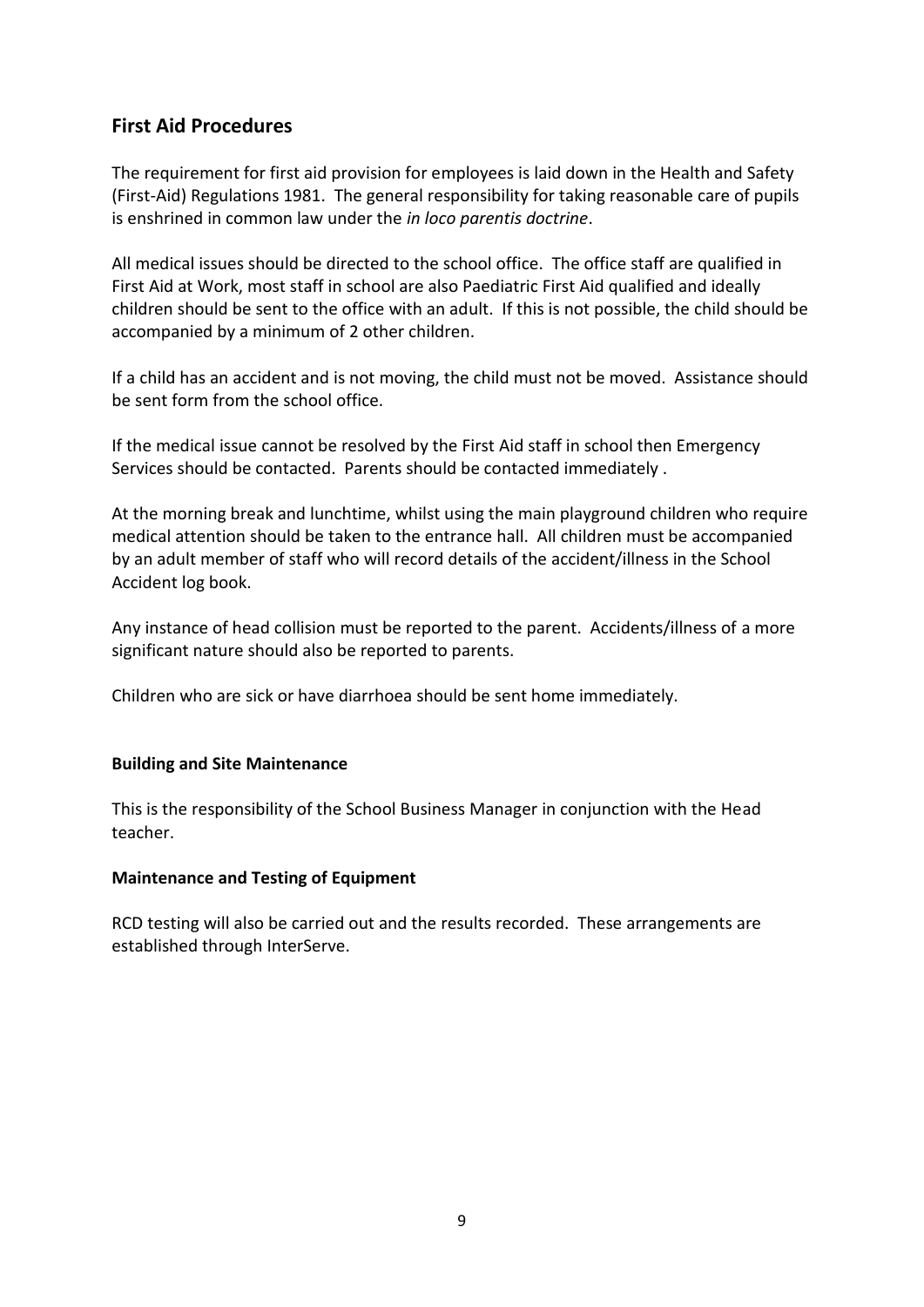#### **Fire Safety and Emergencies**

The School ensure that

- The fire risk assessment is completed for each building by the Fire Section. Several parties should be involved in the completion of this task.
- Fire drills should take place each term
- The following arrangements for fire precautions should be in place to ensure that
	- o Flammable liquids are stored in a locked metal cupboard
	- o Fire doors are always closed and never wedged open
	- o Waste materials are collected daily and are never stored in a locked area until collection by the local council
	- o Electrical equipment not in use is always isolated from the mains

#### **Security**

The school has a security system in place which affords authorised access only. The school has adopted a signing in systems and issues visitor badges to authorised visitors. Such measures enable the school to be secure and safeguarded and students against risk of unauthorised entry to the buildings.

#### **Risk Assessment**

- A. The management of Health and Safety at Work Regulations require employers to undertake suitable risk assessments. However, the Regulations do not necessarily require the elimination of all risk but employers are required to protect people so far as reasonably practicable. Part of this proections involed informed, rational and structured evaluation of the risks presented by working practices and/or the working environment. The MoD through its Line Managers is legally required to assess the risks in the workplace so that an effective plan to control the risks can be put in place.
- B. A risk assessment is nothing more than a careful examination of what, in your workplace or processes could cause harm so that you can weigh up whether you have taken enough precautions or whether you could do more to reduce the risk to a lower level. In SCE the responsibility for ensuring risk assessments are conducted lies with the Line Management. The task is often delegated to another member of staff, but it must be understood that the responsibility for ensuring all risks have been assessed cannot be delegated.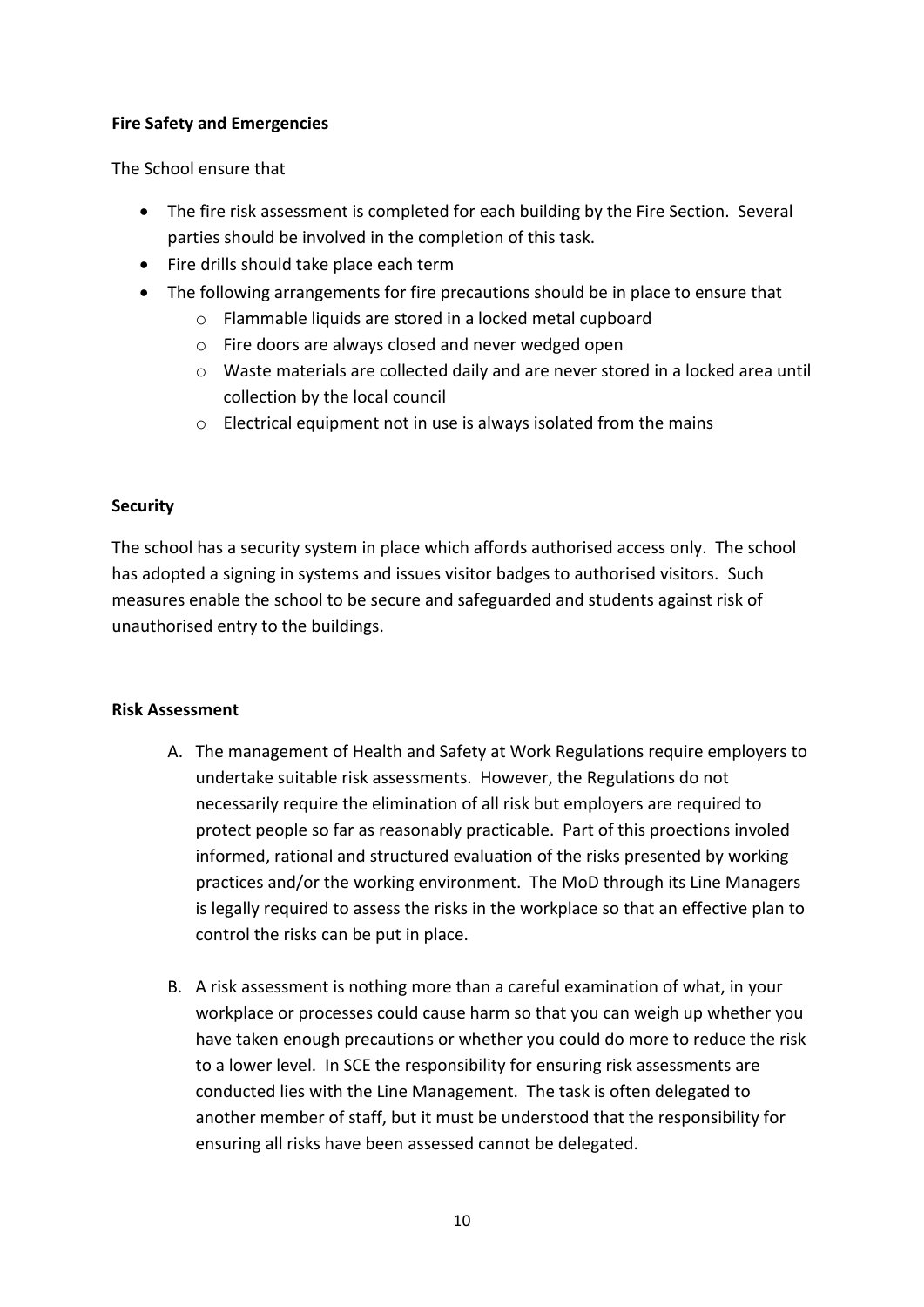- C. The person conducting the assessment must be competent. This means they must have an understanding of the risk assessment process, as well as knowledge of the task they are assessing. This will often mean that it will take involvement from more than one person. For example, if an assessor has competence in conducting assessment but little competence in the task then an assessment will need to be conducted with an expert in that field.
- D. In order to conduct a risk assessment successfully it is necessary to understand the difference between a hazard and a risk:
	- 1. Hazard: Can be defined as something with the potential to cause harm, e.g. a moving vehicle
	- 2. Risk: Is the likelihood of harm occurring when in contact with the hazard and weighed against the potential consequences. E.g. if a child is hit by a moving vehicle the risk is that they will be killed/seriously injured and with no control measures in place to protect them from the hazard that it is very likely to happen and therefore clearly a high risk.
- E. Risk assessment is a subjective but logical process which can be broken down into 5 steps:
	- 1. Identify the hazard
		- i. Review the task and/or work area, talk with the persons involved and identify any hazards. Assessment is not limited to normal work activities. Open days, displays etc if organised by the School or department or taking place on MoD property or using MoD owned equipment, shall be subject to risk assessment. Remember to include hazards arising from normal activities and the potential hazards if things go wrong. Focus on the reasonably foreseeable (that is an event that can logically be predicted to occur and which could result in harm) not remote possibilities. Tasks/activities that pose trivial safety consequences should not be subject to risk assessment.
		- ii. It is important to remember that an effective risk assessment looks at the whole activity not individual hazards
	- 2. Decide who might be harmed and how:
		- i. For each hazard establish who might be harmed, it will help to identify the best way to manage the risk. This does not mean listing everyone by name, but rather identifying groups of people, e.g. staff in rest rooms, visitors, members of the public etc.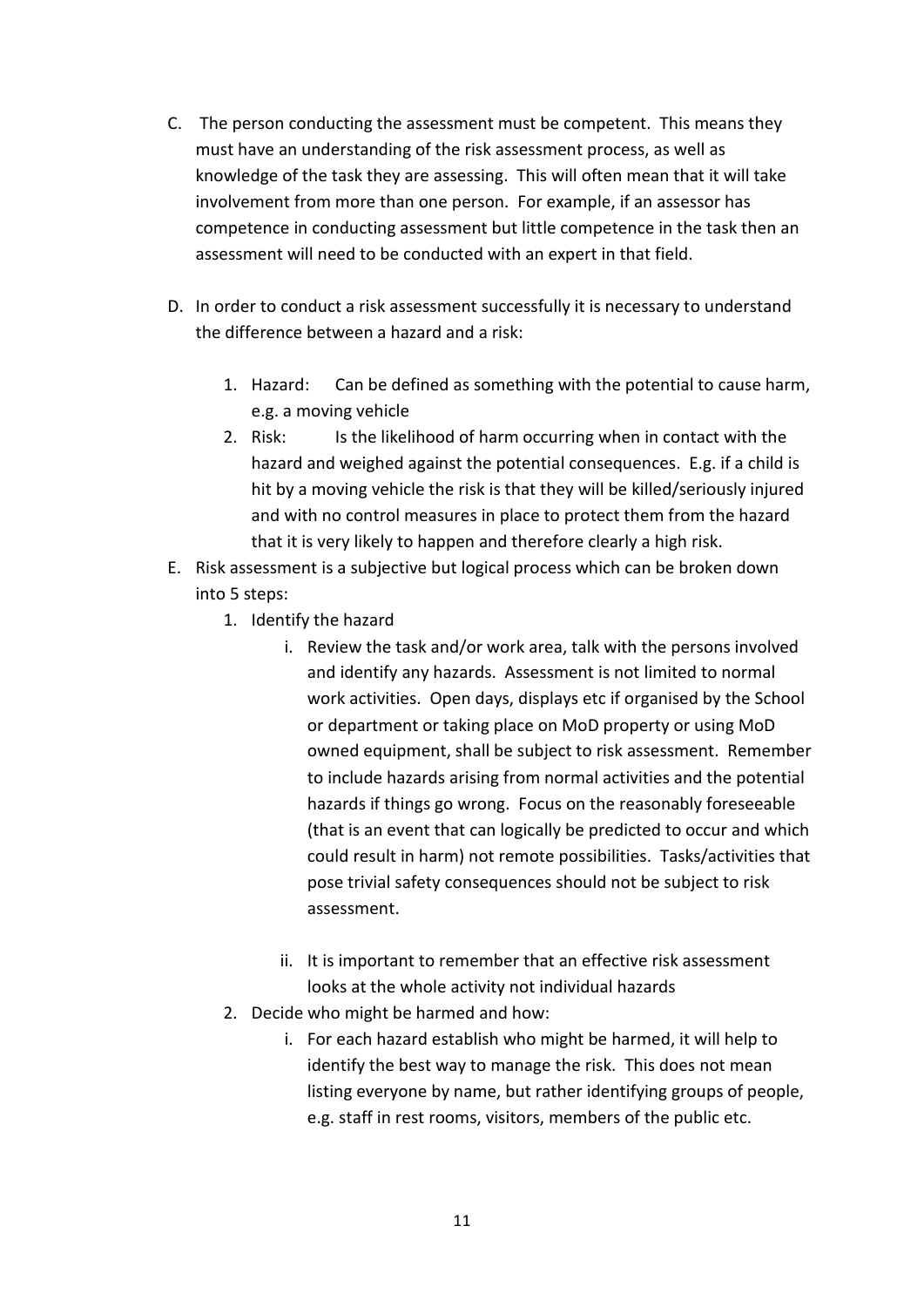- ii. In each case decide how they might be harmed, i.e. what type of injury or ill health might occur. For example, stores personnel may suffer back injury from repeated lifting of boxes.
- iii. Some workers have particular requirements, e.g. new and young workers, women of child-bearing age, new or expectant mothers and people with disabilities may be at particular risk.
- iv. Shared workplaces present particular problems. Risk assessments should consider the effect of the activity on other workers. Line Mangers should also ensure that they are familiar with the risk assessments produced by other groups within the workplace that may affect their staff.
- 3. Evaluate the risks and decide on precautions:
	- i. Evaluating the risk is a subjective process which becomes easier with experience.
	- ii. If the product of the hazard severity and likelihood of occurrence is 1 or 2, then the item being assessed is categorised as Low Risk. Similarly if the score is 3 or 4 then the risk category is Medium Risk, while the scores of 6 or 9 signify a High Risk category. When recording the Risk Rating include the individual "Likelihood" and "Consequence" scores, this allows resources to be targeted at the right areas.
	- iii. The legal requirement for most health and safety regulations is to reduce the risk of harm so far as is reasonably practicable. The level of acceptance risk is dependent on circumstances, e.g. the perceived risks of working in an office environment are different to those working in a military front line hostile environment. It is the Line Managers responsibility to decide when the level of risk is acceptable, a well-constructed risk assessment will aid in this decision.
	- iv. The first step in evaluating the risk is to establish what controls are currently in place, it is important that this is based on what is actually being done, not to what is thought to be done. The second step is to decide whether anything else can and needs to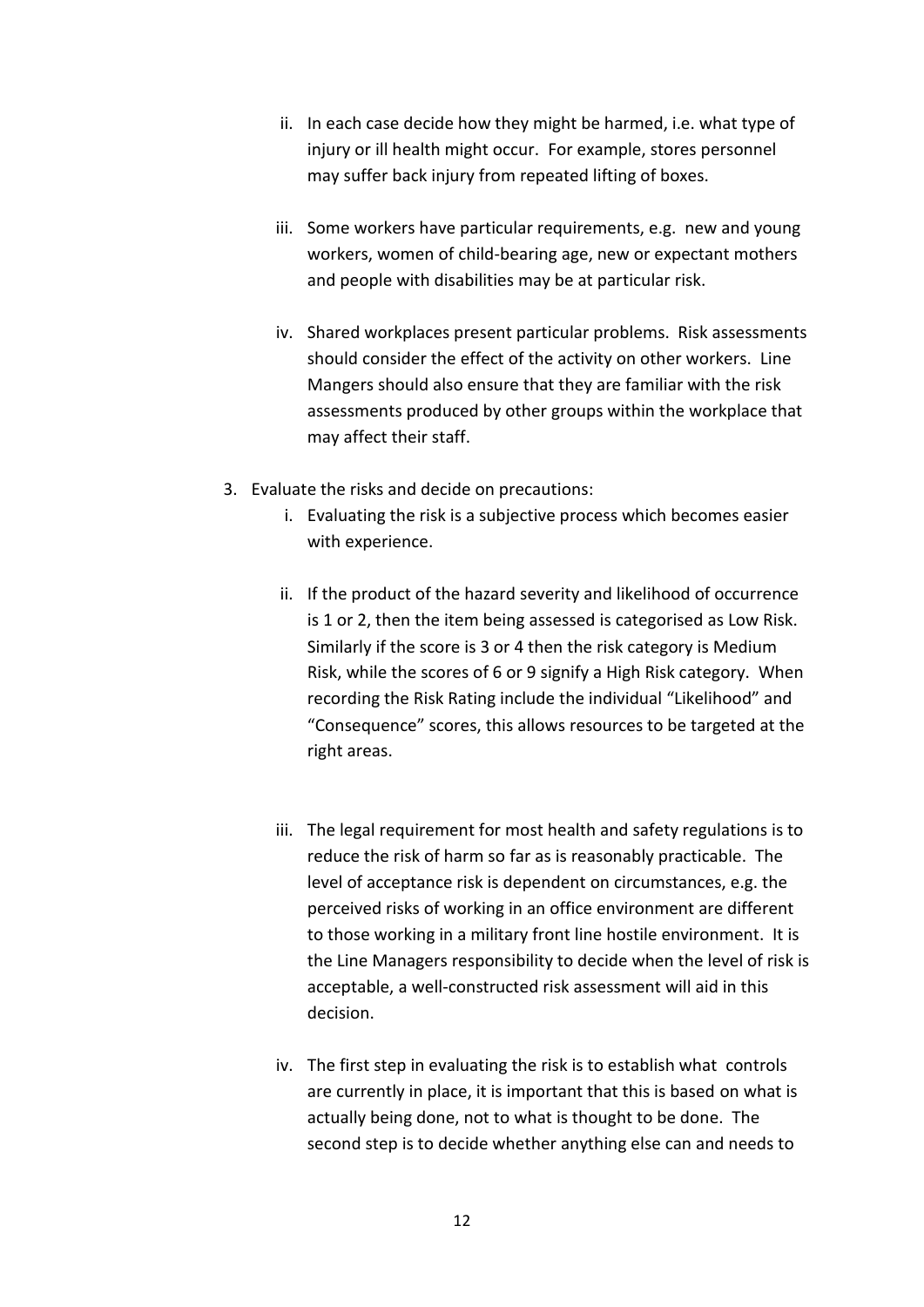be done, this could involve the introduction of additional control measures or better implementation of existing control measures.

- v. If the need for additional control measures is identified their implementation needs to be managed, this will require identification of ownership and the setting of implementation dates. Large numbers of additional control measures should be addressed priority order, the most affective being implemented first. Once additional controls have been indetified the risk rating is to be recalculated and recorded in the "Residual Risk" column. If existing controls are considered adequate the "Additional Controls" section of **MoD Form 510Oa** should be marked "Controls Adequate".
- vi. When assessing risks the following points should be considered:
	- 1. Can the hazard be eliminated altogether?
	- 2. Can the risks be controlled so that the harm is 'most unlikely'?
	- 3. Is there a less risky option?
	- 4. Can access to the hazard be eliminated or reduced e.g. barriers, guard's etc.?
	- 5. Can the work be reorganised to eliminate or reduce the risks?
	- 6. Is additional welfare facilities required e.g. first aid or washing facilities for removal of contaminates?
	- 7. Is Personal Protective Equipment (PPE) required? The use of PPE is a last resort and should not be preferred to other forms of risk elimination of reduction. It should also not be used as a single control measure but only in conjunction with other control measures.
- 4. Record your findings and implement them:
	- i. On completion of the risk assessment the details must be recorded and the assessment brought to the attention of all those who are at risk or are responsible for implementing the control measures.
	- ii. The recording of the risk assessment shall be clear and concise; it is to be easily read with the minimum use of acronyms.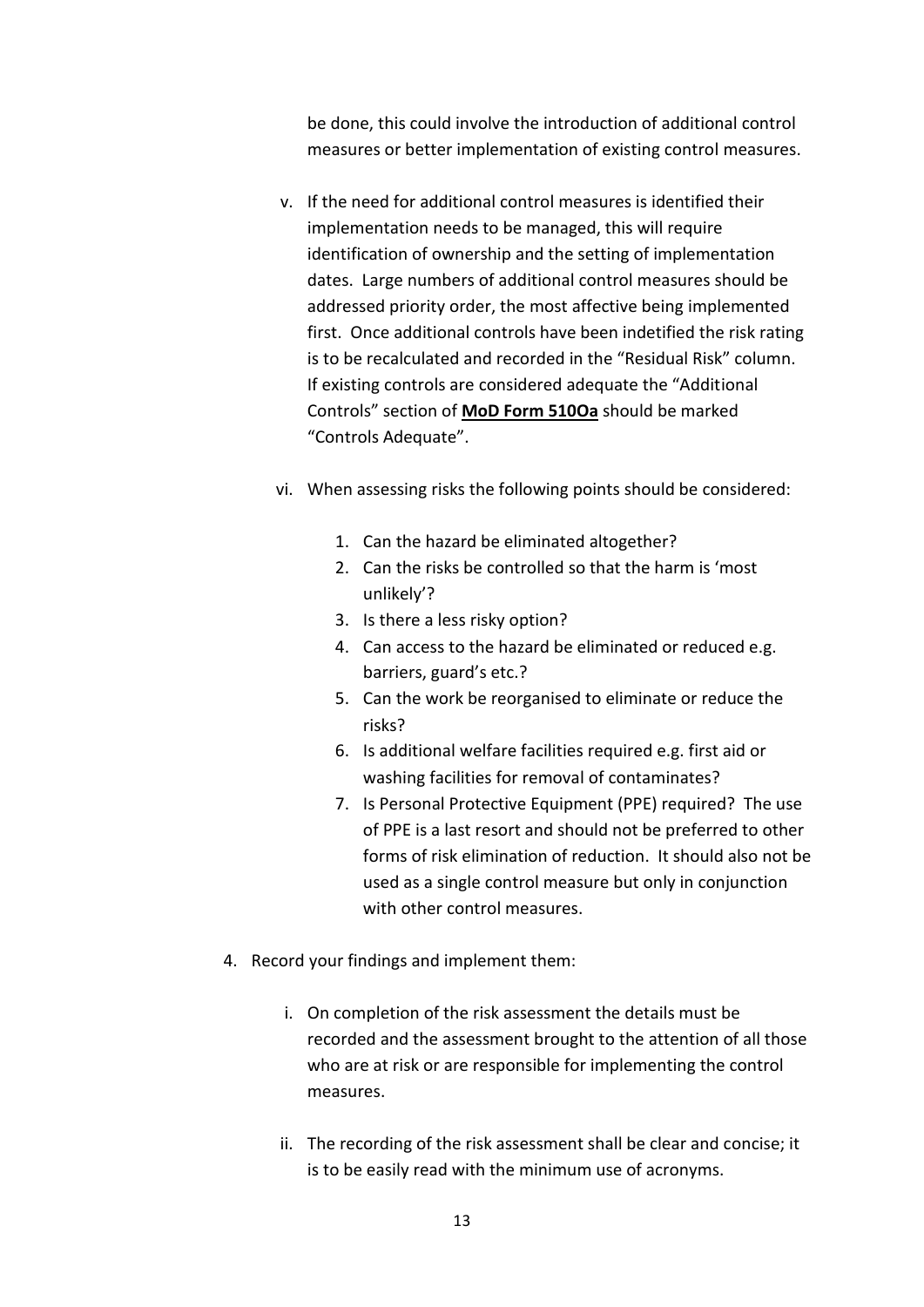- iii. The most important part of any risk assessment is effective implementation of the control measures. Once implemented Line Management is to ensure that the control measures remain effective and that staff are compliant with the risk assessment requirements.
- 5. Review your assessment and update if necessary:
	- i. Risk assessments are to be regularly reviewed to ensure they remain suitable and sufficient.

A review is to be conducted:

- Annually.
- If there is a reason to doubt the effectiveness of the assessment.
- Following an accident or near miss
- Following significant changes to the task, process, procedure or Line Management.
- Following the introduction of more vulnerable personnel, e.g. persons who are not familiar with the process, task or environment, persons who may have special needs.
- ii. If following review there are no changes to be made to the assessment, the Line Manager is to sign and date the original assessment confirming that it is suitable and sufficient.

#### **Manual Handling**

Staff, pupils and other school users should only attempt to lift and carry objects if confident to do so. Please inform the School Office if an object needs moving and help is required. All staff are responsible for reading the manual handling guidance held in the office and following these guidelines. Wherever reasonably practicable, procedures and practices should be changed to eliminate or otherwise reduce manual handling tasks

#### **Working at Height**

All staff are responsible for reading the manual handling guidance held in the School Office and following these guidelines.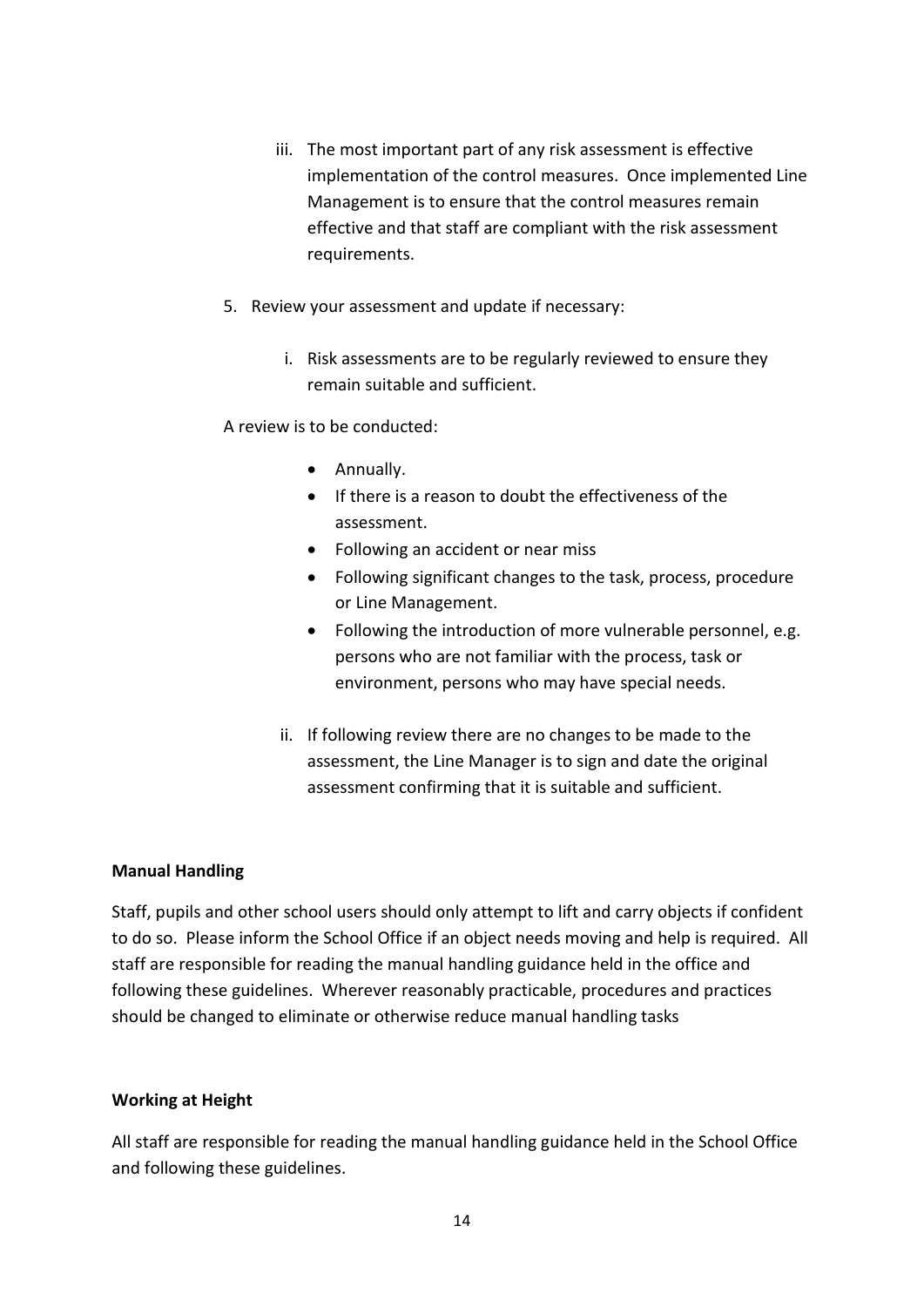#### **Slips and Trips**

It is a staff member's responsibility to report any slip and trip hazard to the School Office and effectively cone off an area so that no accident occurs. Please be aware that this is everyone's responsibility.

#### **Display Screen Equipment**

Display Screen Equipment (DSE) users who have workstations in school are the Head teacher, School Business Manager and Admin Officer/Heads PA. Each of these staff members must complete their own DSE risk assessment.

Staff, pupils and other school users must make all reasonable efforts not to look directly into the beam of an overhead projector.

#### **Machinery and Work Equipment**

All new machinery and work equipment should be selected through assessment to ensure that it is appropriate for the intended purpose. All such equipment must be maintained in safe working order.

#### **Educational Visits**

SCE believes that students can derive immense educational benefit by taking part in off-site visits. The knowledge and experience gained beyond the classroom can consolidate and extend the taught curriculum within it. Taking part in problem solving, decision-making and residential experiences both at home and abroad can enhance the development of personal and social skills.

An off-site visit is defined as:

Pupils going 'beyond the school gates' to pursue an activity organised by the school

Activities may take place during or after the school day, at weekends or in school holidays and will have an educational basis.

Where a member of staff propose to arrange an off-site activity the approval of the Head teacher/Educational Visits Coordinator (EVC) must be obtained before any commitment is made on behalf of the school. Sufficiently detailed proposals must be provided by the member of staff to allow for an informed decision to be made.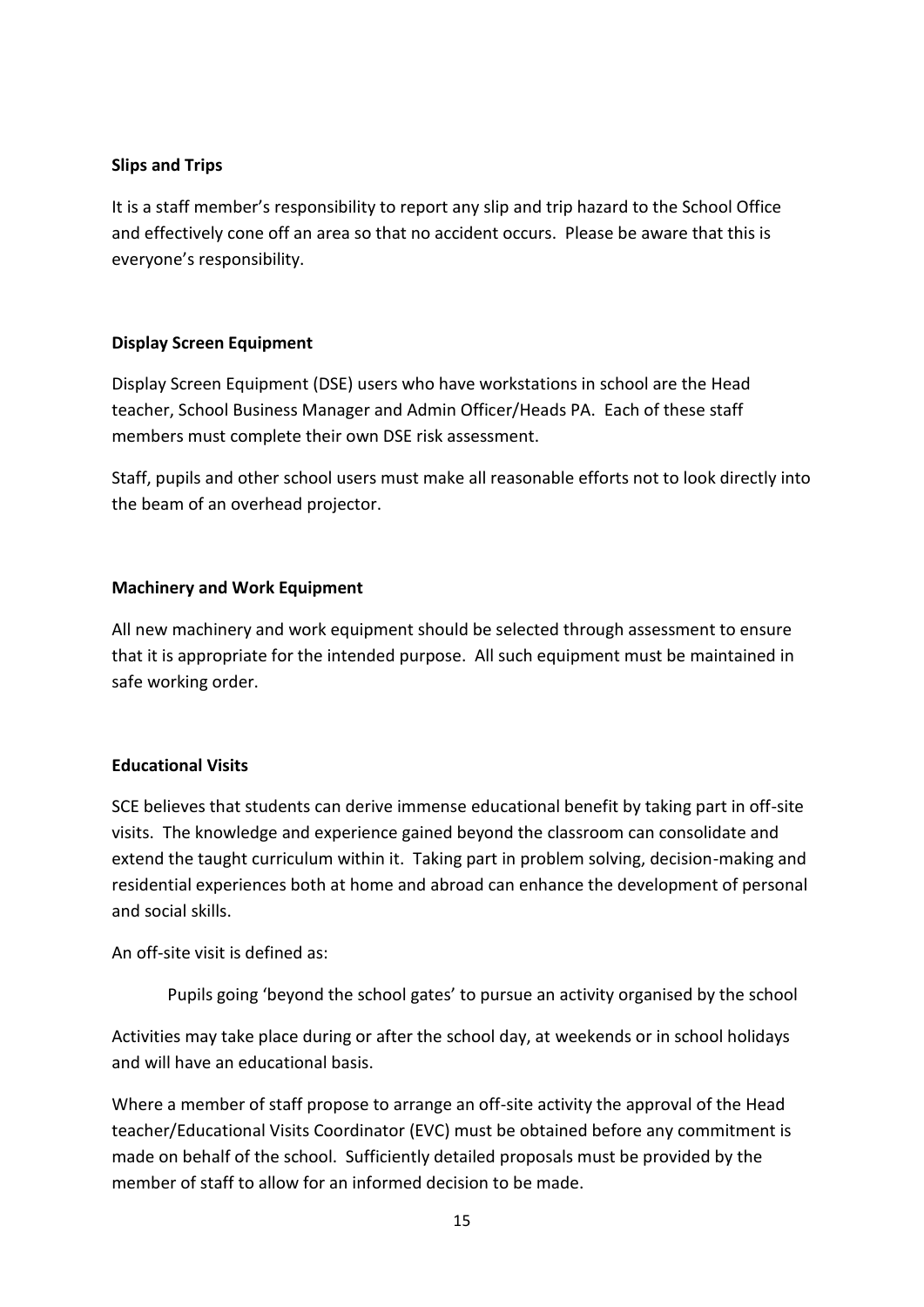Visits will fall into a 3 category approval/monitoring process:

| Category A: | Visits vetted at school level only                                             |
|-------------|--------------------------------------------------------------------------------|
| Category B: | Visits over which SCE needs to keep a watching brief                           |
| Category C: | Visits for which SCE must be asked to approve at the outset of the<br>planning |

Where the off-site visit involves high-risk activities, the group being away for a period of more than 24 hours, an over night stay, an activity on or near water or a journey by sea or air, the Head teacher/EVC will seek the approval of the Outdoor Education Adviser before sanctioning the activity.

#### **Play Equipment**

The school play equipment is to be checked regularly by school staff and inspected annually by BFSAI. Those records are to be annually verified by the School Business Manager.

#### **Information and Training**

Staff will be provided with appropriate information and training to enable them to undertake and supervise school activities. Examples of such activities include the safe use of substances, machines and other items of work equipment. Any specialist safety training requirements should be identified through training needs analysis, prioritised and costed to allow appropriate allocation of the schools training budget.

#### **Personal Protective Equipment**

The cleaning of PPE is vital to protect against illness and disease. Simple cleaning can be carried out by the used but more complex cleaning requirement's must be carried out professionally. Where PPE is shared e.g. safety goggles for pupils, these items must be cleaned after use. This will prevent the transfer of infections from one person to another e.g. conjunctivitis.

It is an individual staff members of responsibility to request PPE if deemed necessary to carry out an activity safely. Training will be provided, if deemed necessary and appropriate by the school.